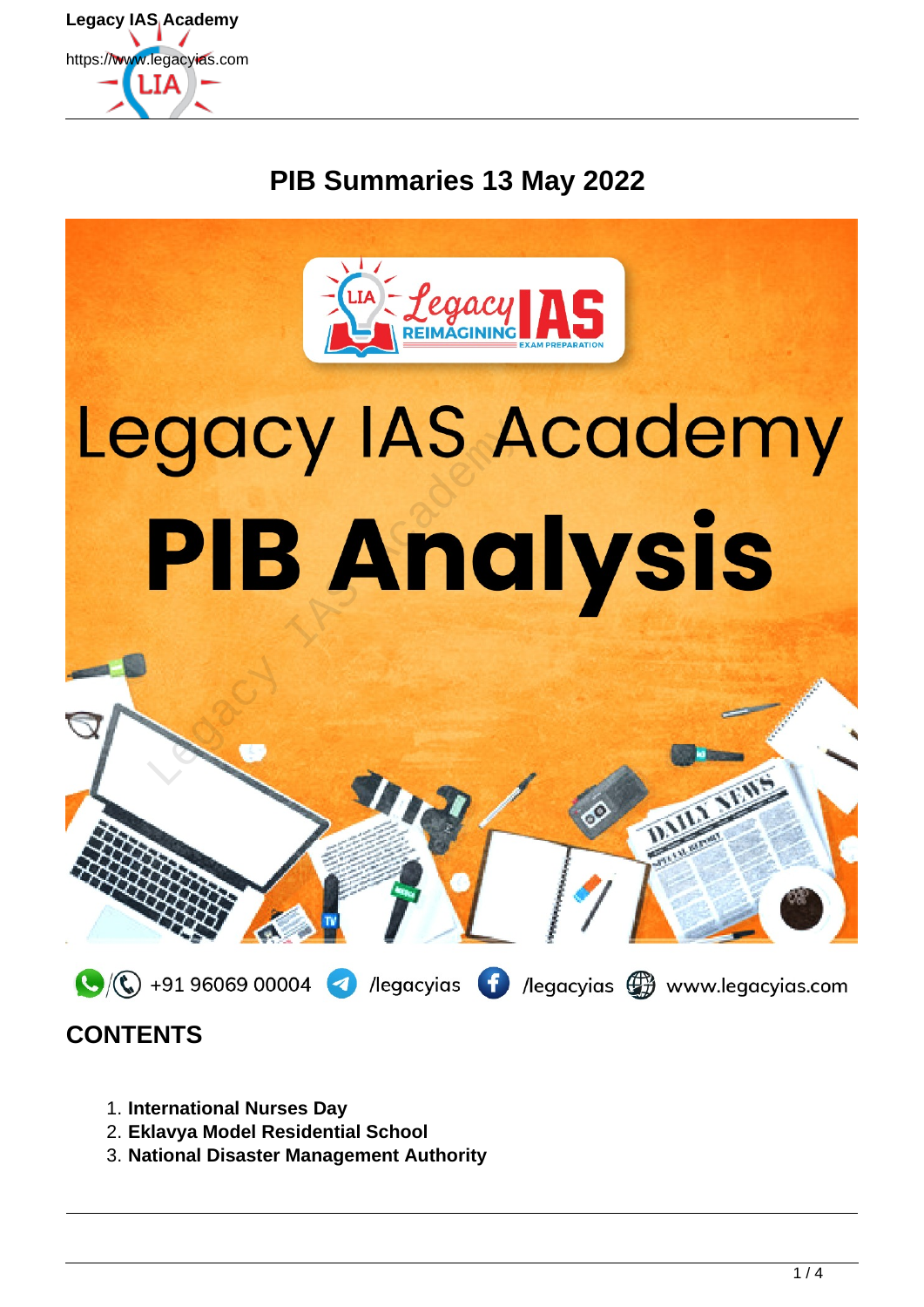

Focus: GS-II International Relations

#### **Why in News?**

The International Nurses Day 2022 marks the 202nd anniversary of the birth of Florence Nightingale.

#### **International Nurses Day**

- International Nurses Day is a celebration on the 12th of May every year to commemorate the anniversary of Florence Nightingale.
- Florence Nightingale is considered to be the founder of modern nursing.
- 2022 Theme: **"Nurses: A Voice to Lead Invest in Nursing and Respect Rights to Secure Global Health,"** Solid Murses Day 2022 manus and 20<br>
Subsiding the Murses Day<br>
Subsiding all and Murses Day is a celebration on the<br>
International Nurses Day is a celebration on the<br>
International of Florence Night<br>
Directional Health,"<br>
T

Click Here To Read More: International Nurses Day.

## **Eklavya Model Residential School**

Focus: GS II- Vulnerable Sections

#### **Why in News?**

Union Tribal Affairs Minister laid foundation stone for Eklavya Model Residential School at Nashik.

### **About Eklavya Model Residential Schools:**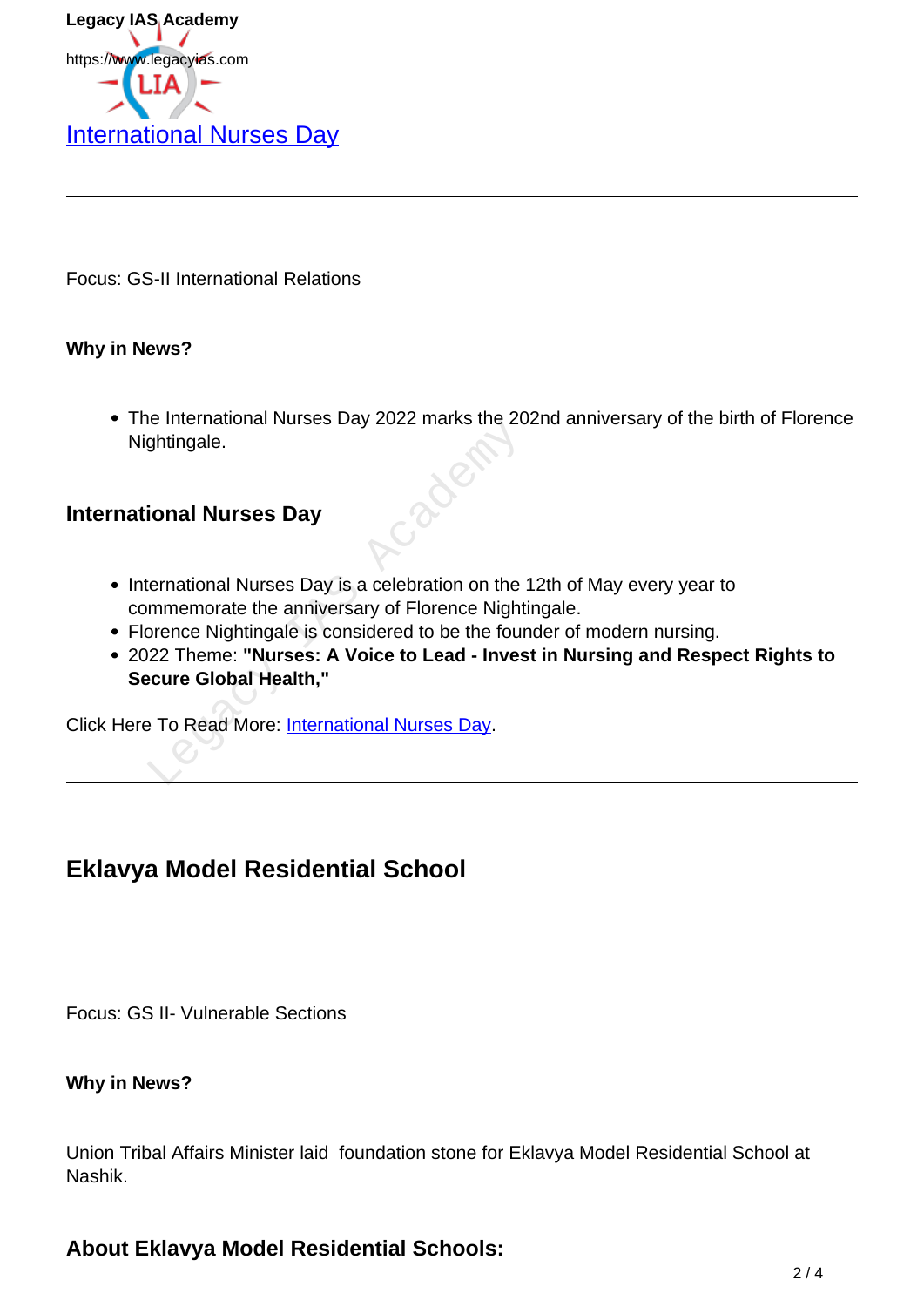

- EMRS started in the year 1997-98 to impart quality education to ST children in remote areas in order to enable them to avail of opportunities in high and professional education courses and get employment in various sectors.
- Across the country, as per census 2011 figures, there are 564 such sub-districts out of which there is an EMRS in 102 sub-districts.
- As per revised 2018 scheme, every block with more than 50% ST population and at least 20,000 tribal persons, will have an EMRS by the year 2022.
- These schools will be on par with Navodaya Vidyalayas and will have special facilities for preserving local art and culture besides providing training in sports and skill development.

### **Objectives of EMRS:**

- Comprehensive physical, mental and socially relevant development of all students enrolled in each and every EMRS. Students will be empowered to be change agent, beginning in their school, in their homes, in their village and finally in a larger context. res of EMRS:<br>
proprehensive physical, mental and socially relevented in each and every EMRS. Students will ginning in their school, in their homes, in their<br>
cus differentially on the educational support to<br>
andards XI and
- Focus differentially on the educational support to be made available to those in Standards XI and XII, and those in standards VI to X, so that their distinctive needs can be met,
- Support the annual running expenses in a manner that offers reasonable remuneration to the staff and upkeep of the facilities.
- Support the construction of infrastructure that provides education, physical, environmental and cultural needs of student life.

### **Features of EMRS**

- Admission to these schools will be through selection/competition with suitable provision for preference to children belonging to Primitive Tribal Groups, first-generation students, etc.
- Sufficient land would be given by the State Government for the school, playgrounds, hostels, residential quarters, etc., free of cost.
- The number of seats for boys and girls will be equal.
- In these schools, education will be entirely free.

## National Disaster Management Authority